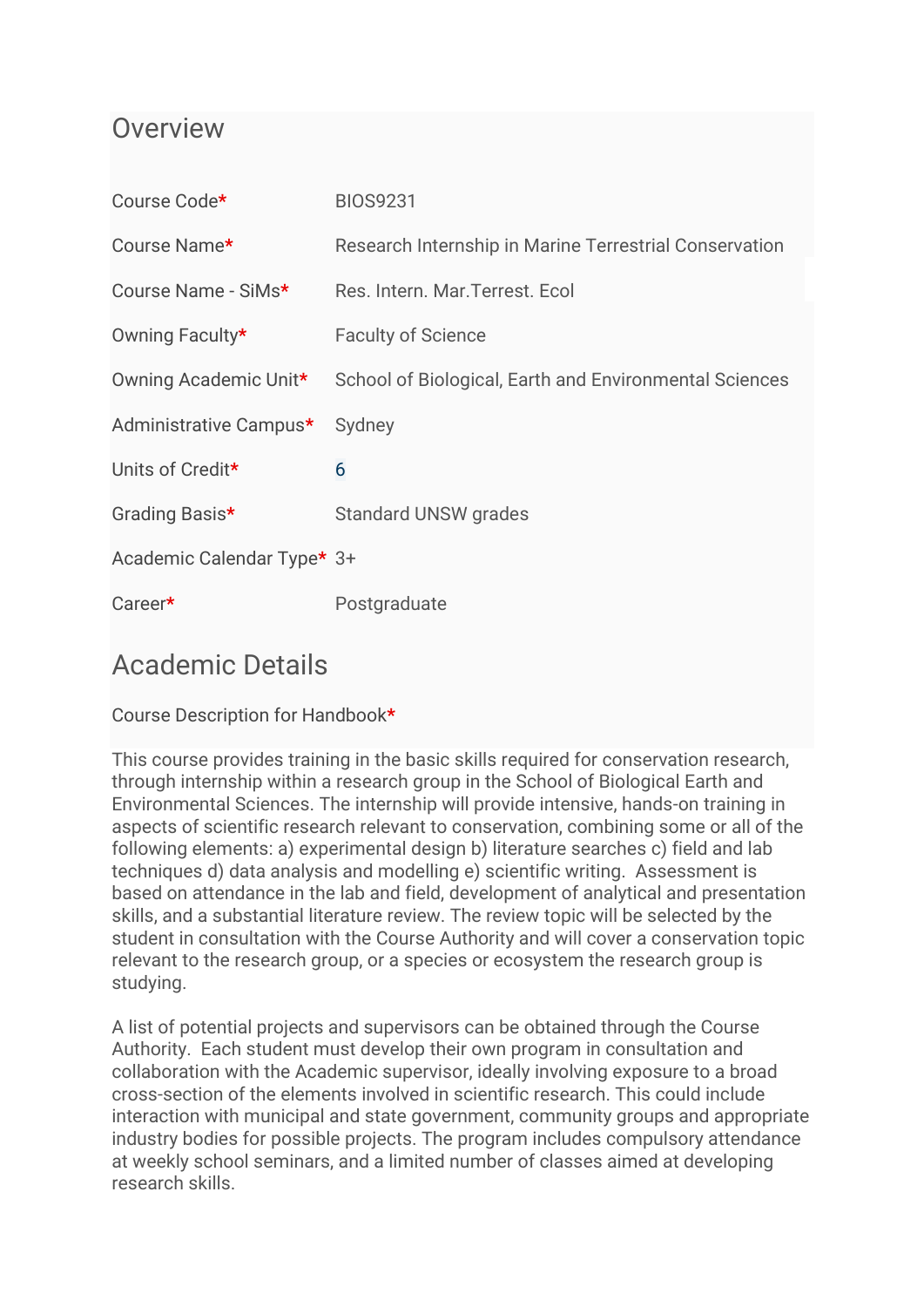**BIOS9231 Research Internship in Marine Terrestrial Conservation is taught over two consecutive terms, student must enrol in 6UoC per term to complete total enrolment units of 12UoC. Enrolment is subject to School Consent, please contact the course authority for more information.**

| Field of Education (Broad)*    | 010000 Natural and Physical Sciences |
|--------------------------------|--------------------------------------|
| Field of Education (Narrow)*   | 010900 Biological Sciences           |
| Field of Education (Detailed)* | 010905 Ecology and Evolution         |

## Teaching Strategies and Rationale

Teaching strategies will be specific to the student's research project and Academic supervisor.

#### **Rationale:**

Hands-on conservation-based research is a great way to develop an interest in the scientific process which underpins sound conservation management. The program includes attendance at weekly School seminars to expose students to a broader cross-section of scientific research. The course also uses continual research mentoring and training through one-on-one contact with Academic staff, post-docs, research assistants and postgraduate students in the research group in which the student is interned, as well as through experience in several aspects of scientific research.

## **Course Aims**

**The course aims to:** Introduce students to scientific research methods relevant to conservation.

Develop essential research skills in students to improve their capacity to undertake and understand research and bridge the gap between research and management To encourage a multidisciplinary perspective in students and develop an appreciation for broader scientific research including areas outside those of the students key area of interest.

Develop ability to critique scientific research and the way in which it is presented Provide an opportunity for students to gain a deeper understanding of a topic of interest to them

Delivery Attributes\* Multi-Term Course